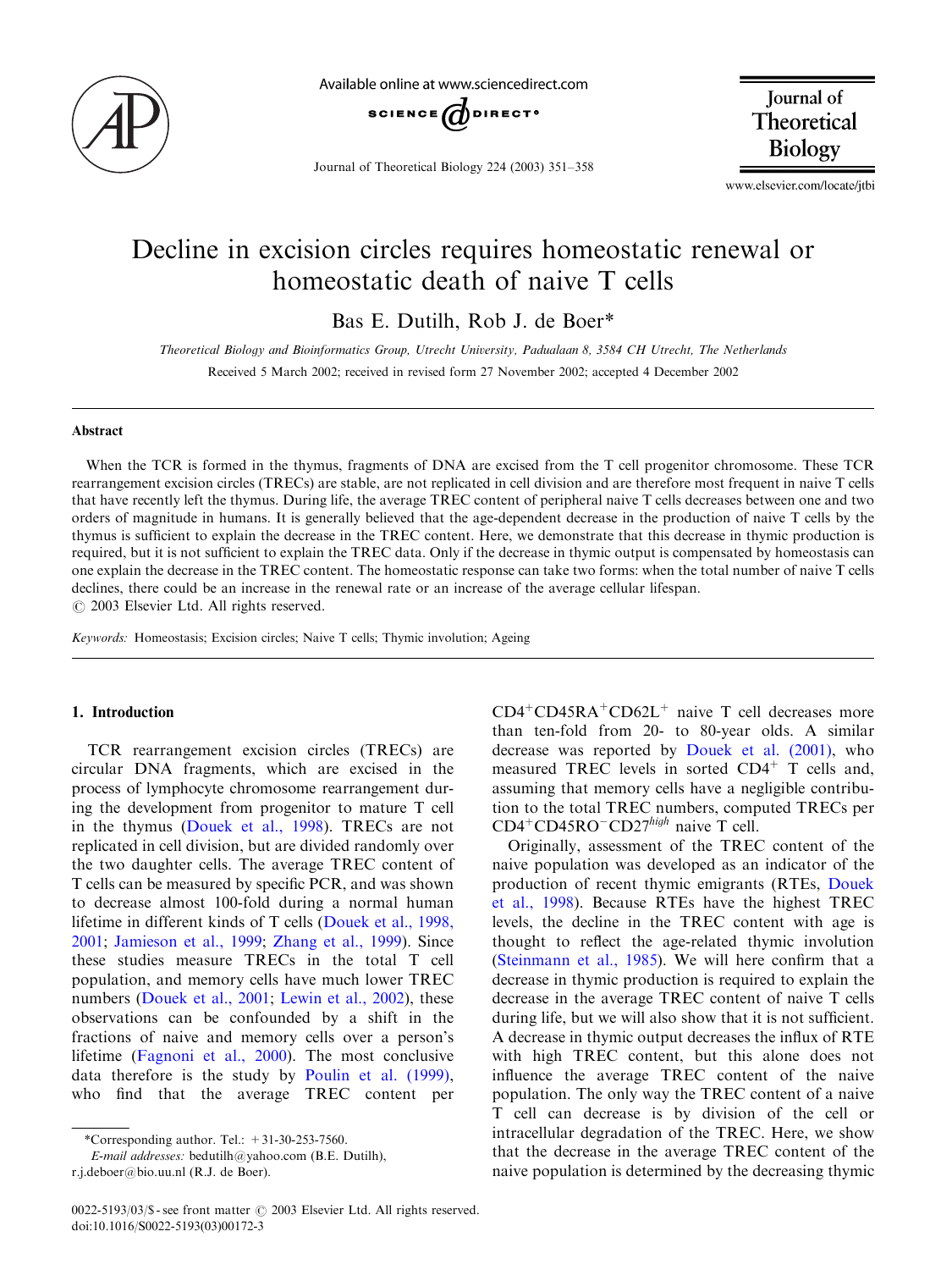output, homeostatically countered by renewal and/or an increased lifespan of naive T cells.

Whereas the function of the thymus decreases exponentially with age over two orders of magnitude [\(Steinmann et al., 1985\)](#page-7-0), naive T cell numbers decrease much less with life. [Fagnoni et al. \(2000\)](#page-7-0) have used a new marker for the naive T cell phenotype, CD95, and show that the numbers of circulating  $CD4^+$  and  $CD8^+$ naive T cells decrease less than ten-fold fromyoungsters to centenarians. Because the thymic production decreases 100-fold, this finding implies that naive T cell numbers are regulated homeostatically. However, it is unclear how this homeostasis is brought about. Theoretically, there are two possible mechanisms: a densitydependent renewal rate or a density-dependent death rate for the naive compartment (i.e. an increased proliferation rate or a decreased death rate when naive T cell numbers drop).

Division of naive T cells is a controversial issue. The classic view is that stimulation by the cognate antigen is the only way for naive T cells to proliferate, and that the process rapidly changes the phenotype of the cell from naive to memory. Recent evidence, however, suggests that naive T cells also readily divide when the cell numbers are severely depleted (e.g. after sublethal irradiation in mice; [\(Bender et al., 1999;](#page-7-0) [Cho et al.,](#page-7-0) [2000;](#page-7-0) [Goldrath et al., 2000;](#page-7-0) [Goldrath and Bevan, 1999](#page-7-0); [Kieper and Jameson, 1999](#page-7-0); [Marrack et al., 2000\)](#page-7-0)). It remains unclear whether this process of depletioninduced proliferation actually contributes to homeostasis of the naive pool, since the expanding T cells typically obtain specific memory characteristics ([Surh](#page-7-0) [and Sprent, 2000](#page-7-0); [Cho et al., 2000](#page-7-0)).

The percentage of dividing naive  $CD4^+$  T cells (as defined by the expression of the Ki-67 nuclear antigen) is increased when naive T cell numbers are low [\(Hazenberg et al., 2000b](#page-7-0)), e.g. in Dutch  $HIV^+$ patients and healthy HIV<sup>-</sup> Ethiopians [\(Hazenberg et al.,](#page-7-0) [2000a\)](#page-7-0). These fractions are so high (e.g. 10%) that the naive pool would be rapidly depleted if all  $Ki-67<sup>+</sup>$  naive T cells were to obtain a memory phenotype. Thus, it remains an open question whether truly naive T cells divide, and whether this is regulated by homeostatic renewal.

The only other option for homeostasis is densitydependent regulation of the death rate. [Freitas and](#page-7-0) [Rocha \(2000\)](#page-7-0) stress that the maintenance of naive T cells in the periphery requires continuous TCR engagement by MHC molecules. Although [Clarke and Rudensky](#page-7-0) [\(2000\)](#page-7-0) argue that engagement of MHC molecules does not play an important role in the short term, they do admit that it is important in situations where naive cells survive for prolonged periods. Thus, competition by naive cells for survival signals fromMHC molecules could act as a simple mechanism bringing about densitydependent cellular lifespans.

In this paper, we study a series of mathematical models that describe the kinetics of naive T cells and average TREC content on the basis of these possible presumptions. We compute the TREC frequencies in naive T cells throughout life for different scenarios for cell proliferation and cell death. We extend our previous work ([Hazenberg et al., 2000a\)](#page-7-0) by treating density-dependent proliferation and densitydependent death separately, and show that either of these mechanisms can explain the decline of the TREC content with age. In the total absence of density dependence, i.e. homeostasis, a decline in thymic production with age is not affecting the TREC content of naive T cells.

## 2. Analyses

### 2.1. Model

We develop a mathematical model of two ordinary differential equations describing the dynamics of naive T cells N (either  $CD4^+$  or  $CD8^+$  T cells) and the total number of TRECs  $T$  in the naive  $T$  cell population [\(Hazenberg et al., 2000a](#page-7-0)). Production of RTEs in the thymus is represented by parameter  $\sigma(t)$ , and  $\rho(N)$  is the renewal term. Setting  $\rho(N) = 0$ , we can study naive T cells without renewal. The cells are removed from the naive compartment at rate  $\delta(N)$ , which represents cell death plus priming by antigen (the latter changes the cells to the memory phenotype). For the total number of naive T cells, we therefore write

$$
\frac{dN}{dt} = \sigma(t) + \rho(N)N - \delta(N)N.
$$
 (1)

In the equation that describes the dynamics of the total number of TRECs  $T$  in the naive  $T$  cell population,  $c$  is the TREC level of an RTE. TRECs disappear fromthe population by intracellular degradation at rate  $\delta_I$ , or, together with their host cell, by death or antigenic priming at rate  $\delta(N)$ . In cell division, the TRECs are not replicated, and are randomly divided over the two daughter cells, so the total number of TRECs in the naive population is not affected by the renewal parameter  $\rho(N)$ :

$$
\frac{\mathrm{d}T}{\mathrm{d}t} = c\sigma(t) - (\delta(N) + \delta_I)T. \tag{2}
$$

Since the experimental data suggest the average number of TRECs per naive T cell decreases with age, we rewrite Eq. (2) in terms of the average  $A = T/N$  ([Hazenberg](#page-7-0) [et al., 2000a](#page-7-0)), i.e.

$$
\frac{dA}{dt} = \frac{\sigma(t)}{N}(c - A) - (\delta_I + \rho(N))A.
$$
 (3)

If the dynamics of the T cells and of the average TREC levels are much faster than the slow thymic involution of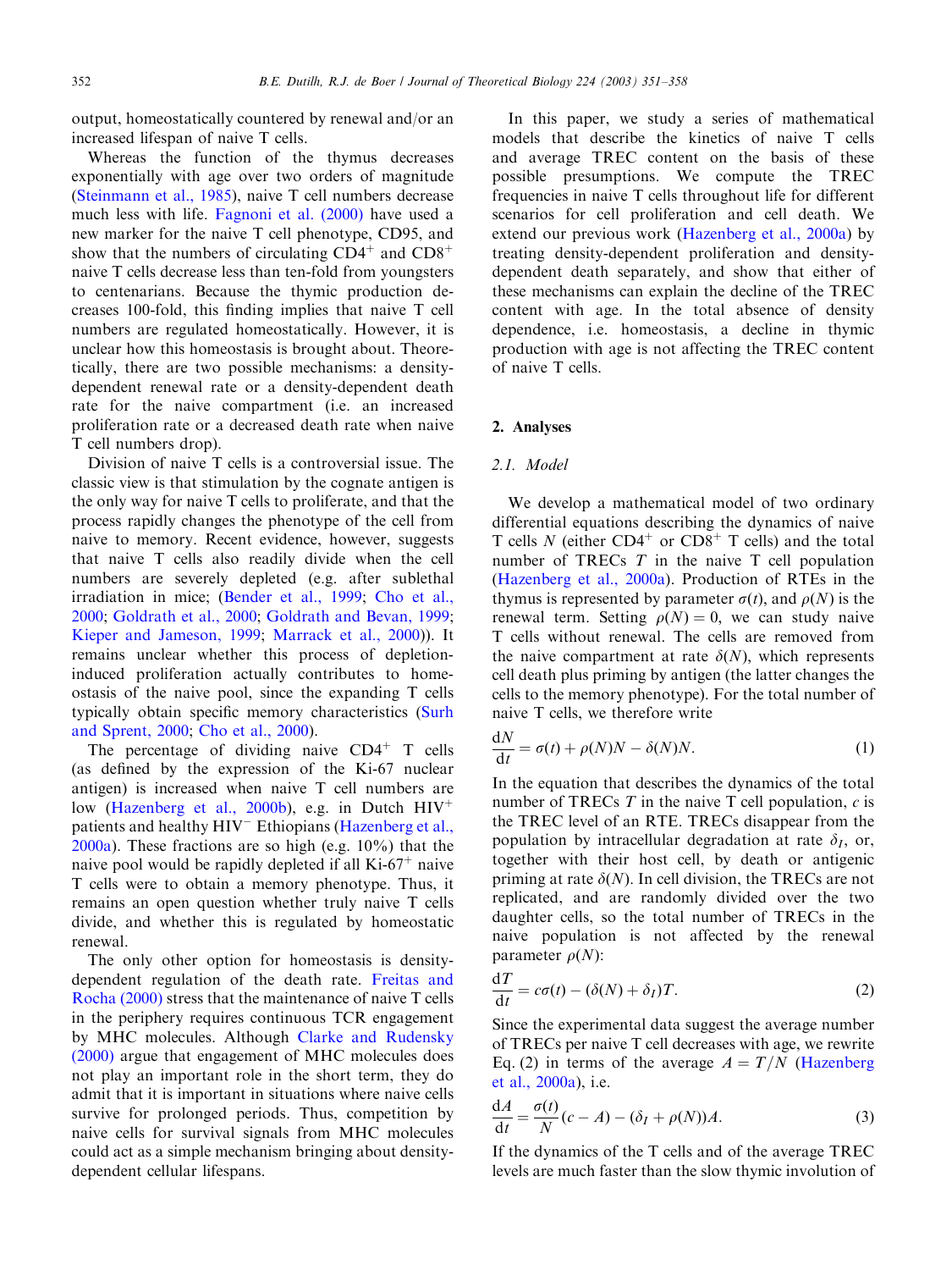$\sigma(t)$ , A will approach a quasi-steady state (QSS)

$$
\bar{A} = \frac{c}{1 + (N/\sigma(t))(\delta_I + \rho(N))}.
$$
\n(4)

This QSS expression confirms the argumentation that in the absence of intracellular degradation and naive T cell renewal (i.e.  $\delta_I + \rho(N) = 0$  in Eq. (4)), there is no decline in the average TREC content, i.e.  $\bar{A} = c$  ([Hazenberg](#page-7-0) [et al., 2000a](#page-7-0)).

## 2.2. Parameters

We will consider two different models in this paper. The ''Renewal Model'' contains density-dependent renewal of naive T cells, and a fixed death and priming rate. The ''Death Model'' contains density-dependent death, and either no renewal or a fixed renewal rate.

The thymic output  $\sigma(t)$  is an exponentially decreasing function of age  $t$  with a constant exponential rate  $v$ [\(Steinmann et al., 1985\)](#page-7-0):

$$
\sigma(t) = \sigma_0 e^{-vt}.\tag{5}
$$

The density-dependent renewal rate  $\rho(N)$  in the Renewal Model can be modelled by a sigmoid Hill function with steepness parameter k. The value of  $\rho(N)$  is halfmaximum when  $N = h$ , and has a maximum  $\rho_0$ , which is approached when cell numbers are low. By setting  $k = 0$ , the renewal rate can be made non-homeostatic:

$$
\rho(N) = \frac{\rho_0}{1 + (N/h)^k}.
$$
\n(6)

In the Death Model, the rate of death increases with increasing naive T cell numbers. A possible way to model this is

$$
\delta(N) = \delta_0 (\varepsilon N)^m. \tag{7}
$$

The death rate can be made independent of the cell density by setting  $m = 0$ . By Eq. (7),  $\delta(N)$  approaches zero if  $N \rightarrow 0$  (if  $m > 0$ ), allowing the cells to live forever; however, in our simulations the naive cell numbers are never in the very low range.

The parameters are adjusted such that for all proliferation and renewal terms, the models give the same steady state for a healthy 30-year-old individual. On the basis of blood T cell numbers, blood volume and the percentage of T cells residing in the blood, [Clark](#page-7-0) [et al. \(1999\)](#page-7-0) calculate that a human adult has of the order of  $10^{11}$  naive CD4<sup>+</sup> and CD8<sup>+</sup> T lymphocytes. To get  $\delta(N) = \delta_0$  at  $\bar{N} = 10^{11}$  cells, we scale the homeostatic death function by setting  $\varepsilon = 10^{-11}/\text{cell}$ .

The TREC content of thymocytes does not change with age ([Jamieson et al., 1999\)](#page-7-0). Throughout life, naive T cells therefore leave the thymus with the same average TREC content. Because thymocytes divide after rearranging the TCR, most novel T cells emigrating from the thymus contain no TRECs. For example, [Ye and](#page-7-0) [Kirschner \(2002\)](#page-7-0) estimate an average TREC content of  $0.118$  TREC/cell from published data [\(Douek et al.](#page-7-0) [1998\)](#page-7-0). The c parameter of our model also represents the average TREC content of a naive T cell emigrating from the thymus (i.e. RTE in the strictest sense of the word). Below we will show that the  $c$  parameter can removed by appropriate scaling. Thus, representing our results in terms of  $c$  (see [Fig. 2\(](#page-3-0)b) and [Fig. 4\(](#page-5-0)b) and (e)), we do not need a numerical estimate for c:

At low naive T cell counts, a maximum of 10% of the naive T cells was found to express Ki-67 ([Hazenberg](#page-7-0) [et al., 2000a\)](#page-7-0). It is difficult to link this percentage directly to the renewal rate, because estimates of the duration of the cell division process range from 6 h to 3 days. Taking one division per day as a gross estimate, we set  $\rho_0 = 0.1$ /day as our maximum proliferation rate (i.e. up to 10% of our T cells completes the division cycle in a day). Because the exponent of the involuting thymus  $v \approx 0.05$ /year throughout life [\(Steinmann et al., 1985\)](#page-7-0), we need to set  $\sigma_0 = 4.48 \times 10^8$  cells/day to obtain the estimated thymic output of  $\sigma(30 \text{ years}) = 10^8 \text{ cells/day}$ in a healthy 30-year-old adult ([Clark et al., 1999\)](#page-7-0).

We incorporate the average turnover of a naive T cell, which is about 1000 days ([Clark et al, 1999\)](#page-7-0), by setting the normal death and priming rate  $\delta(N)_{30 \text{ years}}$ ) = 0.001/day in the Death Model, and the normal renewal rate  $\rho(N|_{30 \text{ years}}) = 0.001/\text{day}$  in the Renewal Model. We obtain  $\rho(N|_{30 \text{ years}}) = 0.001/\text{day}$  for different values of the steepness parameter  $k$  by tuning  $h$  $(h = 1.01 \times 10^9$  cells for  $k = 1$  to  $h = 3.17 \times 10^{10}$  cells for  $k = 4$ ). This value of  $\rho(N)$  requires that the death and priming rate is fixed at  $\delta(N) = 0.002/\text{day}$  in the Renewal Model.

## 2.3. Homeostasis is necessary

We will start by investigating a model without homeostasis. Eq. (4) shows that we need at least renewal or intracellular degradation of TRECs to allow the average TREC levels to drop, so in this model we allow for a non-homeostatic renewal at rate  $\rho$ , and intracellular degradation  $\delta_I$ . The cell death and antigenic priming occurs at rate  $\delta$ . The naive lymphocyte population will approach

$$
\bar{N} = \frac{\sigma(t)}{\delta - \rho}.\tag{8}
$$

Substitution of  $\overline{N}$  into the general OSS solution of the average TRECs (Eq. (4)) yields

$$
\bar{A} = \frac{c}{1 + (\delta_I + \rho)/(\delta - \rho)}.
$$
\n(9)

The average TREC content of the naive T cells therefore goes to a fixed level, which is independent of the thymic output  $\sigma(t)$ , and is only determined by the (fixed) renewal and death rates [\(Hazenberg et al., 2000a\)](#page-7-0). This result is independent of the values of the parameters  $\rho$ ,  $\delta$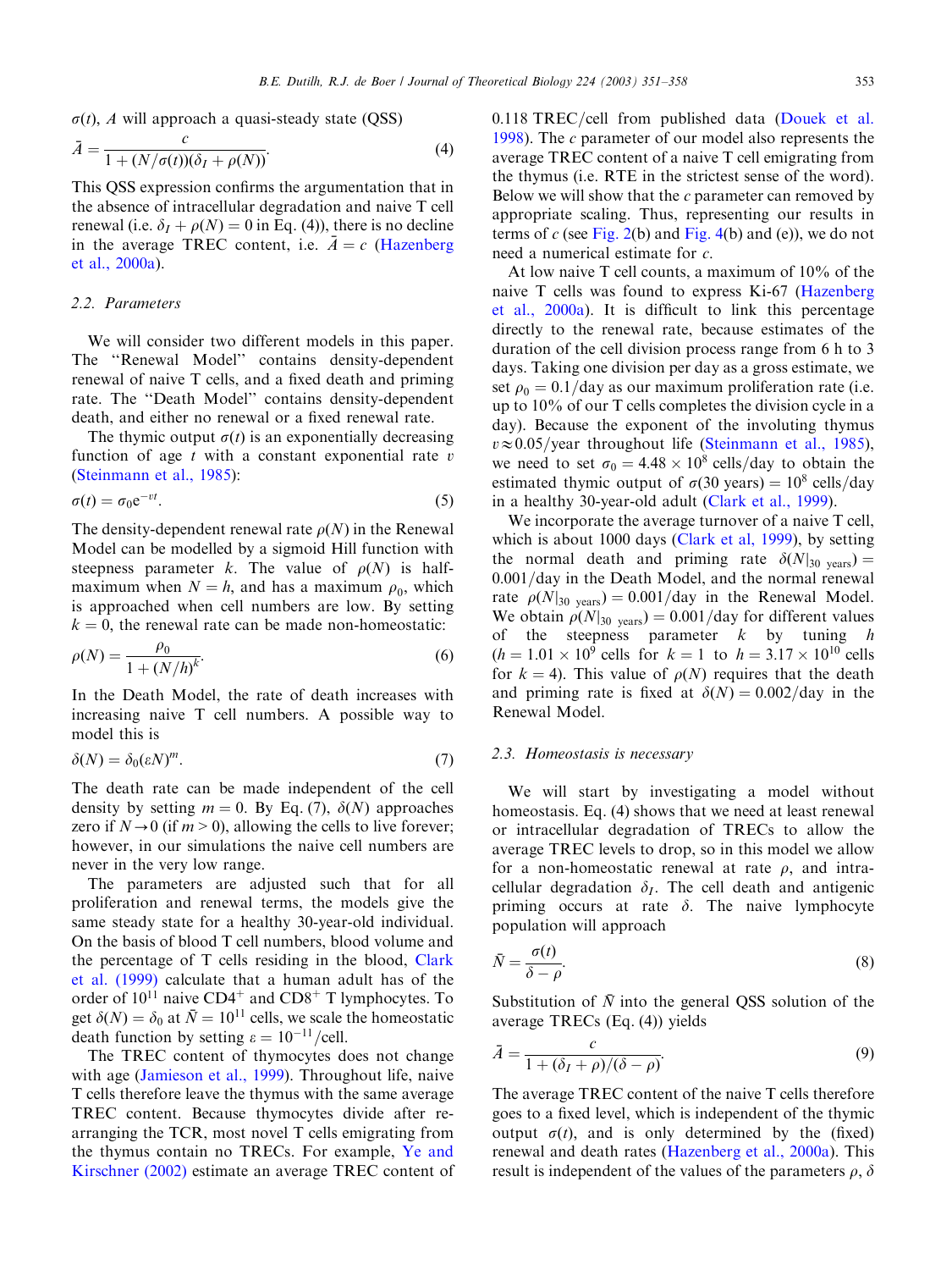<span id="page-3-0"></span>or  $\delta_I$ . Thus, the model shows that the continued decline in the average number of TRECs per cell with age [\(Poulin et al., 1999](#page-7-0); [Douek et al., 2001\)](#page-7-0) cannot be observed in a system without homeostasis, even if  $\delta_I$  +  $\rho > 0$ . As a consequence, renewal and/or death rates of naive T cells have to be density-dependent. This is the main point of this paper. Finally, note that the  $c$ parameter merely scales the average TREC content. We next extend our previous work ([Hazenberg et al., 2000a\)](#page-7-0) by studying the two different possible mechanisms of homeostasis, renewal and death, separately.

## 2.4. Homeostatic renewal

First, we will assume that homeostasis is brought about by the adjustment of the renewal rate of naive T cells. As we have shown previously ([Hazenberg et al.,](#page-7-0) [2000a\)](#page-7-0), homeostatic renewal can easily account for a realistic decrease in the average TREC content of the naive T cells. We generalize this Renewal Model here, studying different values of the homeostasis parameter  $k$ (see Eq. (6)), while keeping the death and/or antigenic priming rate non-homeostatic  $(m = 0)$ .

We study the model numerically, because the homeostatic  $\rho(N)$  term is too complicated for analytical solution. By changing the steepness parameter  $k$  in the renewal function (Eq. (6)), we can increase the strength of homeostasis from zero  $(k = 0)$  to very strong  $(k$ large). Fig. 1 shows the influence of  $k$  on the renewal rate functions. Only at very low N does the number of dividing cells approach 10% (i.e.  $\rho(N) = 0.1/\text{day}$ ), which was the maximum level of naive T cells expressing Ki-67 ([Hazenberg, et al., 2000a\)](#page-7-0). For a normal healthy adult, with  $N = 10^{11}$  cells, the values for  $\rho(N)$  are much lower, realistically close to the levels found in vivo [\(Hazenberg et al., 2000b\)](#page-7-0).



Fig. 1. Density-dependence of the renewal rate  $\rho(N)$  for different values of k ranging from 1 to 4. For illustrative purposes,  $h =$  $2.5 \times 10^{10}$  cells here, which differs slightly from the values of this parameter in the simulations in Fig. 2.  $\rho_0 = 0.1$ /day. Note that the horizontal axis has a logarithmic scale.

In Fig. 2, the two top panels show the naive T cells and their average TREC content vs. age for several values of the steepness parameter  $k$ . To make the models with different values of  $k$  equivalent, we adjust  $h$  (i.e. the naive count at which renewal is half-maximum), so that  $\overline{N}$  = 10<sup>11</sup> at 30 years of age. Eq. (4) already proved that a decrease in the average TREC content requires that there is renewal or intracellular degradation  $(\rho(N) +$  $\delta_I > 0$ ). Since in this model  $\rho(N) > 0$ , we can neglect intracellular degradation ( $\delta I = 0/\text{day}$ ). This assumption has only a quantitative influence on the results: the major effect of  $\delta_I$  is to shift the A-curve in Fig. 2(b) downwards (not shown). Because in all cases the cell numbers remain high relative to  $h$ , the differences



Fig. 2. The totals  $N$  (a), average TREC content  $A$  (b) and renewal rate  $\rho(N)$  (c) of naive T cells in ageing individuals with increasing strength of the homeostatic renewal rate:  $k$  ranges from 1 (weak homeostasis) to 4 (strong homeostasis). Parameters:  $\sigma_0 = 4.48 \times 10^8$  cells/day,  $v =$ 0.05/year,  $\rho_0 = 0.1$ /day,  $\delta_I = 0$ /day,  $\delta(N) = 0.002$ /day. To obtain a naive count of  $10^{11}$  cells in a 30-year old, the value of h was chosen such that the renewal rate in a 30-year old  $\rho(N|_{30 \text{ years}}) = 0.001/\text{day}$ :  $h_1 = 1.01 \times 10^9$  cells,  $h_2 = 1.01 \times 10^{10}$  cells,  $h_4 = 3.17 \times 10^{10}$  cells.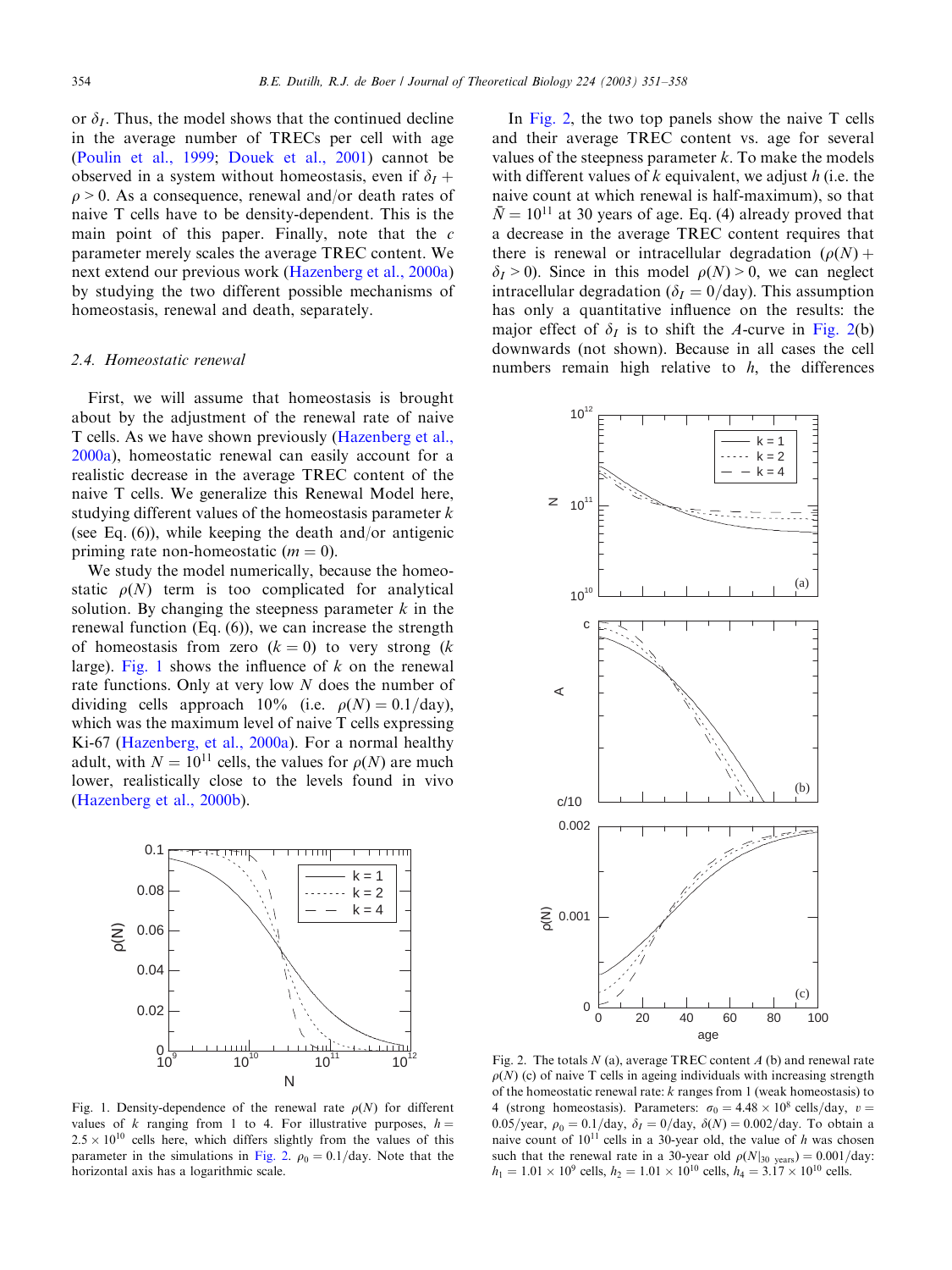in  $\rho(N)$  are only minor (see [Fig. 2\(](#page-3-0)c)). Hence, the differences in the dynamics of the models with different values for  $k$  remain small [\(Fig. 2\(](#page-3-0)a) and (b)).

From these results, we can conclude that steady naive cell levels can be reached throughout life for any steepness of our homeostatic renewal function. The TREC frequencies A show a realistic decrease of almost two orders of magnitude in all scenarios. To achieve steady naive cell levels, the renewal rate  $\rho(N)$  increases during life (Fig.  $2(c)$ ), i.e. the division rates increase with age, and TRECs are diluted. To prevent excess growth of the naive cell numbers, the cell death and antigenic priming parameter  $\delta$  has to be sufficiently large. Since the thymic output  $\sigma(t) \approx 10^8$  cells/day in the healthy 30-year-old adult, a renewal rate of  $\rho(N)_{30 \text{ years}}$ ) =  $0.001$ /day [\(Clark et al., 1999](#page-7-0)) with a naive cell level  $N = 10^{11}$  cells requires that  $\delta(N) = 0.002$ /day.

Due to the homeostatic renewal,  $\rho(N)$  increases with age (see [Fig. 2\(](#page-3-0)c)). [Douek et al. \(2001\)](#page-7-0) show that Ki-67 levels of naive T cells change very little with age, decreasing slightly in  $CD4<sup>+</sup>$  naive T cells and increasing slightly in  $CD8<sup>+</sup>$  naive T cells. Thus, there are no data to support the notion that naive division rates increase with age. This can be taken as an argument in favour of homeostatic death.

#### 2.5. Homeostatic death

To consider the opposite extreme, let us now assume that the only source of naive lymphocytes is the thymic input  $\sigma(t)$ , i.e. we no longer allow for renewal  $(\rho(N))$  $0$ /day). The possible Death Models can differ in the death and priming rate function  $\delta(N)$  (Eq. (7)) by having different values of the steepness parameter  $m$ . The influence of  $m$  on the death and priming rate function is illustrated in Fig. 3. Higher values of  $m$  cause a stronger homeostasis, i.e. a death rate that increases more steeply with the population size.



Fig. 3. Density dependence of the death and antigenic priming rate  $\delta(N)$  for different values of k ranging from 0 to 4. The horizontal line shows density-independent death, as discussed in Section 2.3.  $\delta_0 =$  $0.001$ /day and  $\varepsilon = 10^{-11}$ /cell.

Above, we showed that the simplest case, where the death and priming rate is fixed at  $\delta = \delta_0$  (m = 0, horizontal line in Fig. 3; no density dependence), cannot account for the TREC data because homeostasis is necessary (see Section 2.3). Thus, we start by studying models with a homeostatically adjusted death and priming rate (i.e.  $m > 0$ ). Combining the  $\delta(N)$  function  $(Eq. (7))$  with the naive T cell dynamics  $(Eq. (1))$ , results in the following QSS equations for the naive T cells:

$$
\bar{N} = (1/\varepsilon)^{m+1} \sqrt{\sigma(t)\varepsilon/\delta_0},\tag{10}
$$

and for the average TREC content

$$
\bar{A} = \frac{c\sigma(t)^{m/m+1}}{\sigma(t)^{m/m+1} + (\delta_I/\varepsilon)^{m+\sqrt{\varepsilon/\delta_0}}}.
$$
\n(11)

Thus, the QSS value of the average TREC content per naive T cell  $\bar{A}$  is a Michaelis–Menten function of the thymic output (more specifically, of  $\sigma(t)^{m/m+1}$ ). Its behaviour is completely comprehensible in terms of the two parameters c and  $((\delta_I/\varepsilon)^{m+1}/\varepsilon/\delta_0)$ . The higher the value of m, the more the exponent  $m/(m + 1)$  will approach one and the more the average TRECs will approach a simple Michaelis–Menten function of  $\sigma(t)$ . Since  $\sigma(t)$  decreases with age, we also expect the average TREC content A to decrease with age (see [Fig. 4\(](#page-5-0)b)). Panels (a) and (b) show the naive counts  $N$  and the average TRECs per naive T cell A in several models with density-dependent death and priming rates ( $m = 0$ , i.e. no homeostasis, to  $m = 4$ , i.e. strong homeostasis).

Provided the homeostatic death is strong (i.e.  $m > 2$ ), the total naive numbers  $N$  decrease less than five-fold [\(Fig. 4\(](#page-5-0)a)), which is in accordance with the experimental data ([Fagnoni et al., 2000\)](#page-7-0). The average TREC count in these naive T cells decreases by more than one order of magnitude (Fig.  $4(b)$ ), which is also close to the value published in the literature ([Poulin et al., 1999;](#page-7-0) [Douek](#page-7-0) [et al., 2001](#page-7-0)).

In the complete absence of naive T cell renewal  $\rho(N)$ in the Death Model, intracellular degradation of TRECs  $\delta_I$  is required to account for the decline in the average TREC levels with age. This can seen from Eq. (4), and can also be explained intuitively. As the naive T cell numbers decrease, the expected lifespan of the lymphocytes increases (see [Fig. 4\(](#page-5-0)c)). When TRECs are degraded at a fixed rate  $\delta_I$ , the average TREC content of the naive T cells decreases as the naive T cell population gets older. The fact that TRECs persist for decades after thymectomy [\(Douek et al., 1998\)](#page-7-0) suggests that the intracellular degradation is very slow. In order to obtain a realistic ten-fold decline of the TREC content of naive T cells with age, we have used a fairly high estimate of  $\delta_I = 0.001/day$  in our simulations. For the current decline of thymic production in our model, lower  $\delta_I$  values give a too slow and too late decline of the average TREC content. Summarizing, for sufficiently high intracellular TREC degradation, we can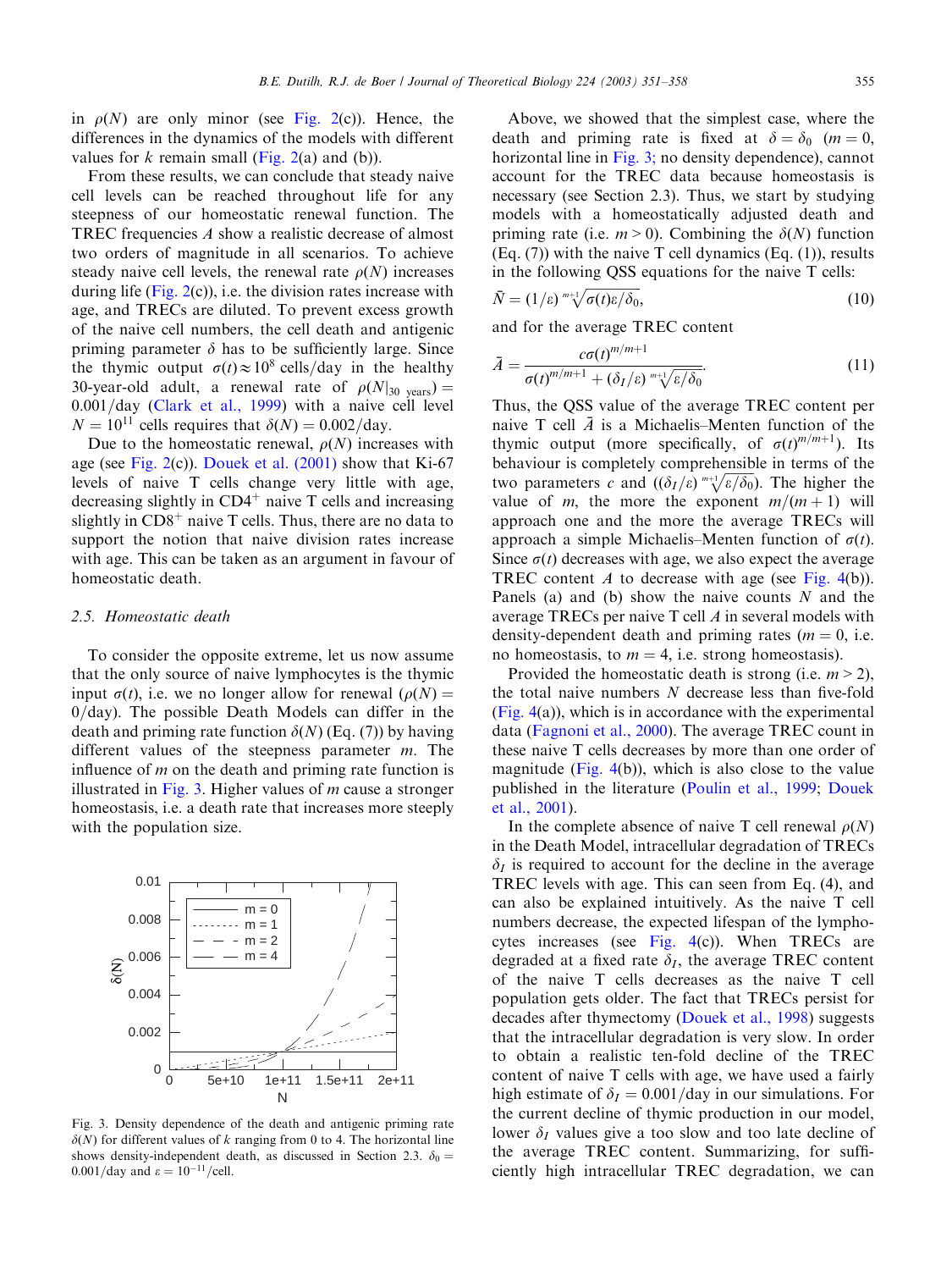<span id="page-5-0"></span>

Fig. 4. The totals N ((a) and (d)), average TREC content A ((b) and (e)) and the death and antigenic priming rate  $\delta(N)$  ((c) and (f)) of naive T cells in ageing individuals with increasing strength of the homeostatic death rate:  $m$  ranges from 0 (no homeostasis) to 4 (strong homeostasis). Parameters:  $\sigma_0 = 4.48 \times 10^8$  cells/day,  $v = 0.05/\text{year}$ ,  $\rho(N) = 0/\text{day}$  ((a)–(c)) or  $\rho(N) = 0.001/\text{day}$  ((d)–(f)),  $\delta_I = 0.001/\text{day}$  ((a)–(c)) or  $\delta_I = 0/\text{day}$  ((d)–(f)),  $\delta_0 = 0.001/\text{day}$  ((a)–(c)) or  $\delta_0 = 0.002/\text{day}$  ((d)–(f)), and  $\varepsilon = 10^{-11}/\text{cell}$ . With the values of  $\delta_0$  used here, the naive count of a 30-year old is always 1011 cells, so no further scaling is necessary.

explain both the homeostasis in the naive compartment and the observed decrease in the average TREC content of the naive cells with a model where naive T cells do not divide, and where homeostasis is maintained solely by the density-dependent death rate.

If the expected intracellular lifespan of TRECs is much longer than a 1000 days, one can still explain the data in models where homeostasis is solely due to density-dependent death, by allowing for a small density-independent proliferation rate. Assuming that naive T cells divide about once every 1000 days, i.e. fixing  $\rho(N) = 0.001$ /day (by setting  $\rho_0 = 0.002$ /day and  $k = 0$ ), and setting  $\delta_I = 0$ , is sufficient for a realistic loss of the TREC content of naive T cells with age in the death model (Fig. 4(d) and (e)). Intuitively, this is easy to understand because the small renewal rate results in more dilution of the TRECs if naive T cells live longer.

## 3. Discussion

Homeostasis of the naive T cell pool in healthy individuals is brought about by density-dependent regulation of the renewal rate and/or of the death rate of naive T cells. Observations supporting the first hypothesis are the high renewal rates in organisms with depleted naive cell numbers ([Cho et al., 2000](#page-7-0); [Goldrath](#page-7-0) [et al., 2000\)](#page-7-0). Because the number of TRECs per cell is diluted by renewal, the decrease in the average TREC levels in naive T cells with age also seems to support the naive T cell renewal hypothesis [\(Hazenberg et al.,](#page-7-0) [2000a\)](#page-7-0). Our Renewal Model does indeed show that it is possible to explain both the naive T cell dynamics and the average TREC levels by a homeostatically adjusted renewal rate (see [Fig. 2\)](#page-3-0). However, a number of open questions remain.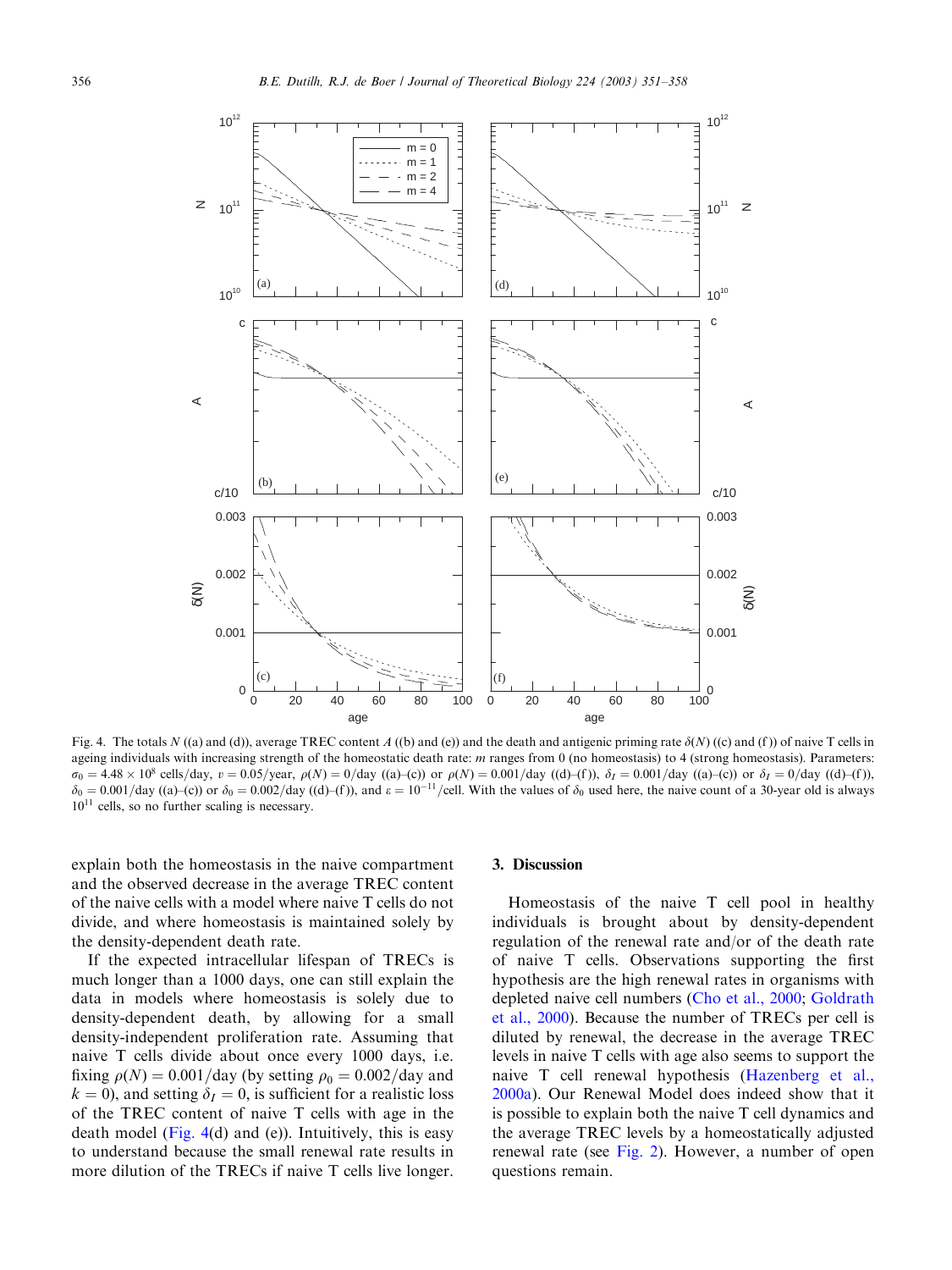Firstly, consider the high expansion rate of transferred naive T cells found in mice with low peripheral T cell densities. There is a consensus that the dividing naive T cells change to memory phenotype (see [Surh and](#page-7-0) [Sprent \(2000\)](#page-7-0) for review). Therefore, this form of naive T cell renewal seems to contribute to the memory T cell pool rather than to the naive T cell pool, and it seems inappropriate to call this ''homeostatic renewal'' of the naive T cell pool.

Secondly, [Hazenberg et al. \(2000b\)](#page-7-0) argue that the high levels of  $Ki-67<sup>+</sup>$  naive T cells found in HIV-infected individuals, where naive counts are low, are not an indication of homeostasis. Antiretroviral treatment of the patients brings the level of Ki-67 expression down, while the naive T cell levels fail to normalize. This is not what one would expect if homeostasis were the only process involved. The authors suggest that a state of general activation of the immune system rather than homeostasis is the cause of the high division rate in untreated  $HIV^+$  patients. This could also be the case with the healthy Ethiopians with increased Ki-67 levels studied by [Hazenberg et al. \(2000a\).](#page-7-0)

The results of the transfer experiments and the Ki-67 data described above do not support the hypothesis of homeostasis-controlled naive T cell renewal. However, we still do not know how to explain them. Why does the general state of hyperactivation brought about by HIV [\(Hazenberg et al., 2000b\)](#page-7-0) also influence naive T cells? In what respect does this mechanism resemble the mechanismof depletion-triggered proliferation in irradiated mice? Our models only show that homeostasis of the naive T cell population is necessary to explain its slow decline with age and the continued decline of its average TREC content, and do not make a statement on the mechanistic nature of the homeostasis.

As can be seen in [Fig. 2\(](#page-3-0)b), the average TREC levels in the Renewal Model decrease only slightly during the first years of life, starting to decline in late puberty. [Zhang et al. \(1999\)](#page-7-0) also found a shoulder shape in the dynamics of the average TREC content vs. age per peripheral blood mononuclear cell. The point of decrease, which lies slightly earlier in their findings, is approached better if we use stronger homeostasis (higher values of  $k$ , see [Fig. 2\(](#page-3-0)b)). In the current investigations, the shoulder shape was due solely to the use of a saturated  $(k = 1)$  or sigmoid  $(k > 1)$ density dependence of the renewal function  $\rho(N)$  (see Eq. (6)). Comparable shoulder-shaped dynamics were obtained in the Death Model when a sigmoid function was implemented instead of the power function for  $\delta(N)$ (results not shown). It is not known how, or even whether, renewal and death rates depend on the total population size. We have therefore chosen for a conventional Hill function for the density dependent renewal, and for a simple power function for the density-dependent death. We do not expect the

results to depend strongly on the choice of these functions.

Returning to the issue of hyperactivation in  $HIV^+$ patients [\(Hazenberg, et al., 2000a\)](#page-7-0), there is an interesting corollary in the Death Model. Since homeostasis in the Death Model is brought about by allowing for long lifespans when the cell numbers are low, homeostasis is expected to fail when the priming rate is increased too much. Our death and priming rate  $\delta(N)$  in fact consists of a priming component  $\pi$  and a true density-dependent death component, e.g.

$$
\delta(N) = \pi + \delta_0 (\varepsilon N)^m. \tag{12}
$$

If, during an infection, an individual experiences a small increase in the priming rate  $\pi$ , this would increase  $\delta(N)$ and deplete the naive T cell pool somewhat. This can be homeostatically compensated for by decreasing the true death  $\delta_0(\varepsilon N)^m$ . However, if  $\pi$  is increased too much, homeostasis will fail because perfect homeostatic compensation requires the true death term to decrease below zero. When homeostasis is at its maximum (i.e.  $\delta_0(\varepsilon N)^m \to 0$ ), naive cells have infinitely long expected lifespans, but nevertheless become primed at rate  $\pi$ . The steady-state level of the naive T cells becomes inversely proportional to the priming rate (i.e.  $N = \sigma(t)/\pi$ ). This could indeed account for the loss of naive T cells, i.e. the apparent lack of homeostasis, in diseases like  $HIV^+$ infection [\(Hazenberg et al., 2000a\)](#page-7-0), and rheumatoid arthritis ([Koetz et al., 2000;](#page-7-0) [Ponchel et al., 2002\)](#page-7-0). Shortening the expected lifespan of naive T cells by increasing the priming or death rate, should increase their TREC content however. Thus, to explain the loss of naive T cells and their lower TREC content in HIV-1 infected patients, one would additionally require increased division and/or decreased thymic production [\(Hazenberg et al., 2000a](#page-7-0)).

Two recent modelling papers addressed the TREC content of T cells in patients infected with HIV-1. [Lewin](#page-7-0) [et al. \(2002\)](#page-7-0) develop a model by writing equations for  $TREC^+$  and  $TREC^-$  T cells. They predict the effect of the various parameters of the model by computing partial derivatives. Although the model is very different from the ones developed here, and before ([Hazenberg](#page-7-0)) [et al., 2000a](#page-7-0)), the results are very similar. Because their basic model has no density dependence they indeed find that changing thymic output has no effect on the average TREC content. [Ye and Kirschner \(2002\)](#page-7-0) develop a much more complicated model with several homeostatic functions. It is therefore not surprising that their model can explain the loss of TRECs with age. However, [Ye and Kirschner \(2002\)](#page-7-0) argue that our previous results were biased because we previously only showed results setting the intracellular loss of TRECs  $\delta_I = 0$ . Because thymectomized patients continue to have  $TREC^+$  T cells decades after the thymectomy [\(Douek et al., 1998](#page-7-0)), we indeed think  $\delta_I$  is small.